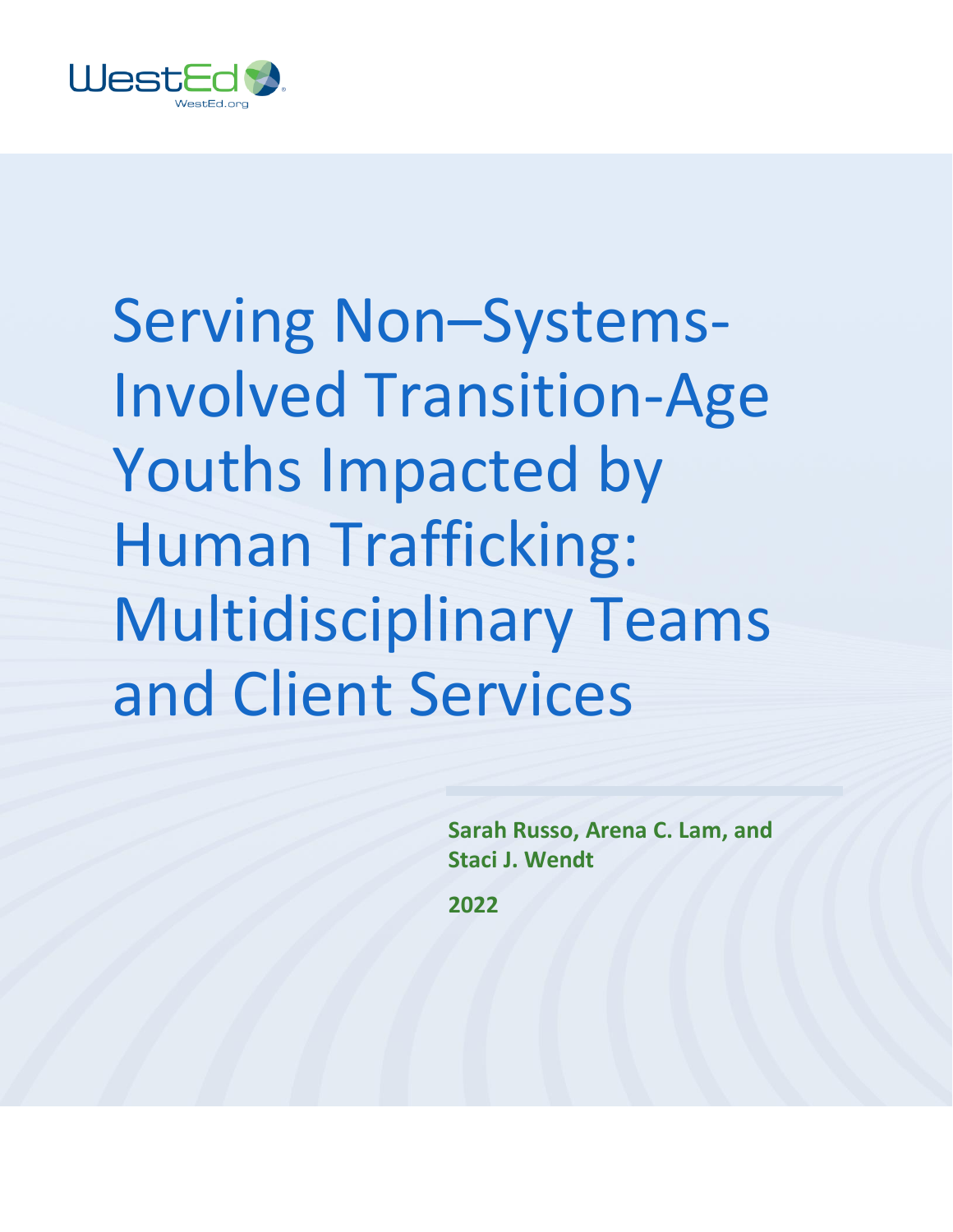

© 2022 WestEd. All rights reserved.

Suggested citation: Russo, S., Lam, A. C., & Wendt, S. J. (2022). *Serving non–systems-involved transition-age youths impacted by human trafficking: Multidisciplinary teams and client services.* WestEd.

WestEd is a nonpartisan, nonprofit agency that conducts and applies research, develops evidence-based solutions, and provides services and resources in the realms of education, human development, and related fields, with the end goal of improving outcomes and ensuring equity for individuals from infancy through adulthood. For more information, visi[t WestEd.org.](http://www.wested.org/) For regular updates on research, free resources, solutions, and job postings from WestEd, subscribe to the E-Bulletin, our semimonthly e-newsletter, at [WestEd.org/subscribe.](https://www.wested.org/subscribe/)

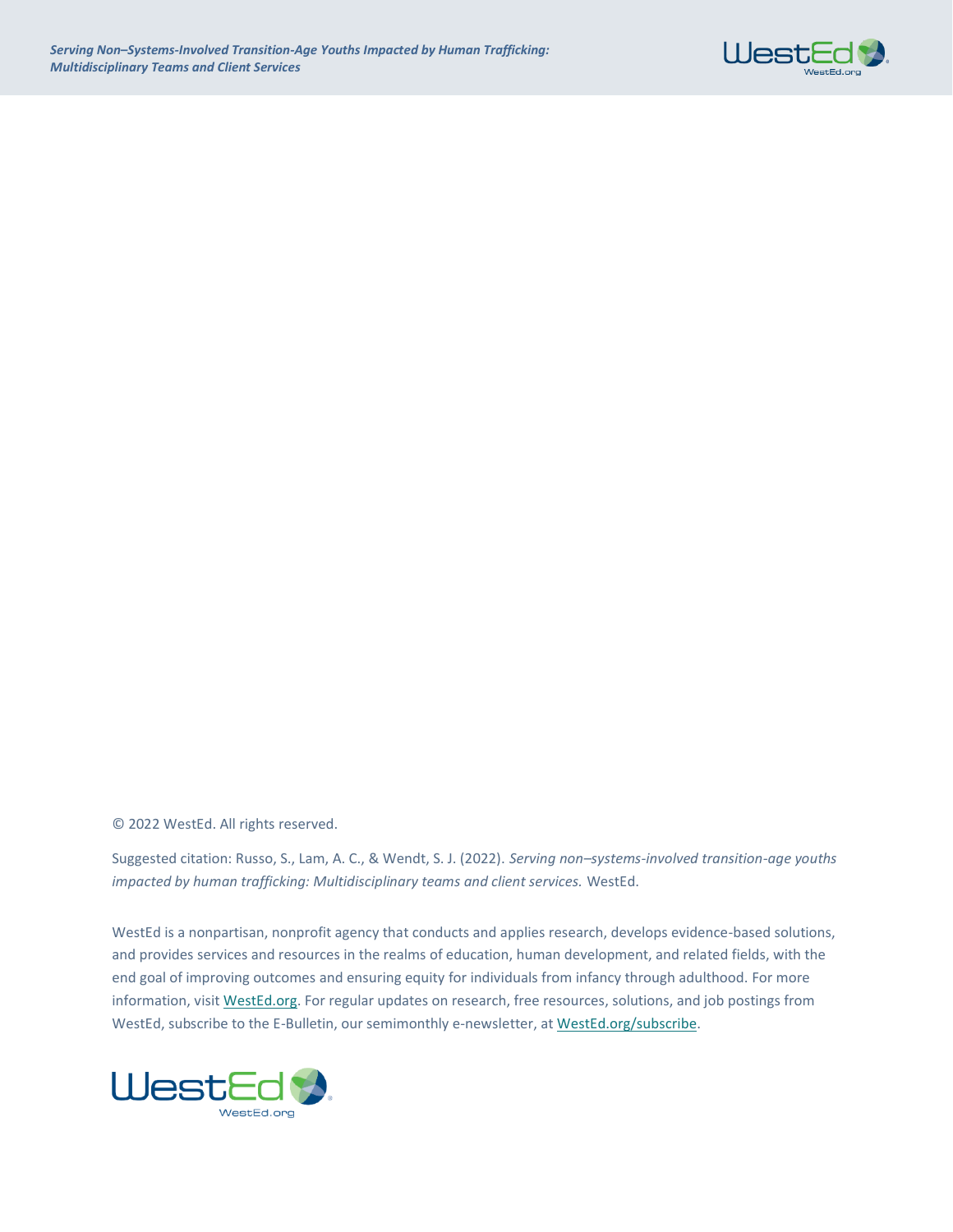

## Table of Contents

| <b>Introduction</b>                                              | 1  |
|------------------------------------------------------------------|----|
| <b>Multidisciplinary Teams</b>                                   | 3  |
| <b>Strategies for Developing Multidisciplinary Teams</b>         | 3  |
| <b>COVID-19 Impacts on Multidisciplinary Teams</b>               | 4  |
| Differentiating the Pilot Program in Outreach Efforts            | 5  |
| <b>Goals for Multidisciplinary Teams' Future</b>                 | 6  |
| <b>Direct Client Services</b>                                    | 7  |
| <b>COVID-19 Impacts on Client Services</b>                       | 7  |
| <b>Strategies for Developing Client Services</b>                 | 9  |
| <b>Challenges Not Due to COVID-19</b>                            | 10 |
| <b>Best Practices for Client Follow-Up</b>                       | 10 |
| <b>Considerations for Transition Planning and Sustainability</b> | 11 |
| <b>Conclusion</b>                                                | 12 |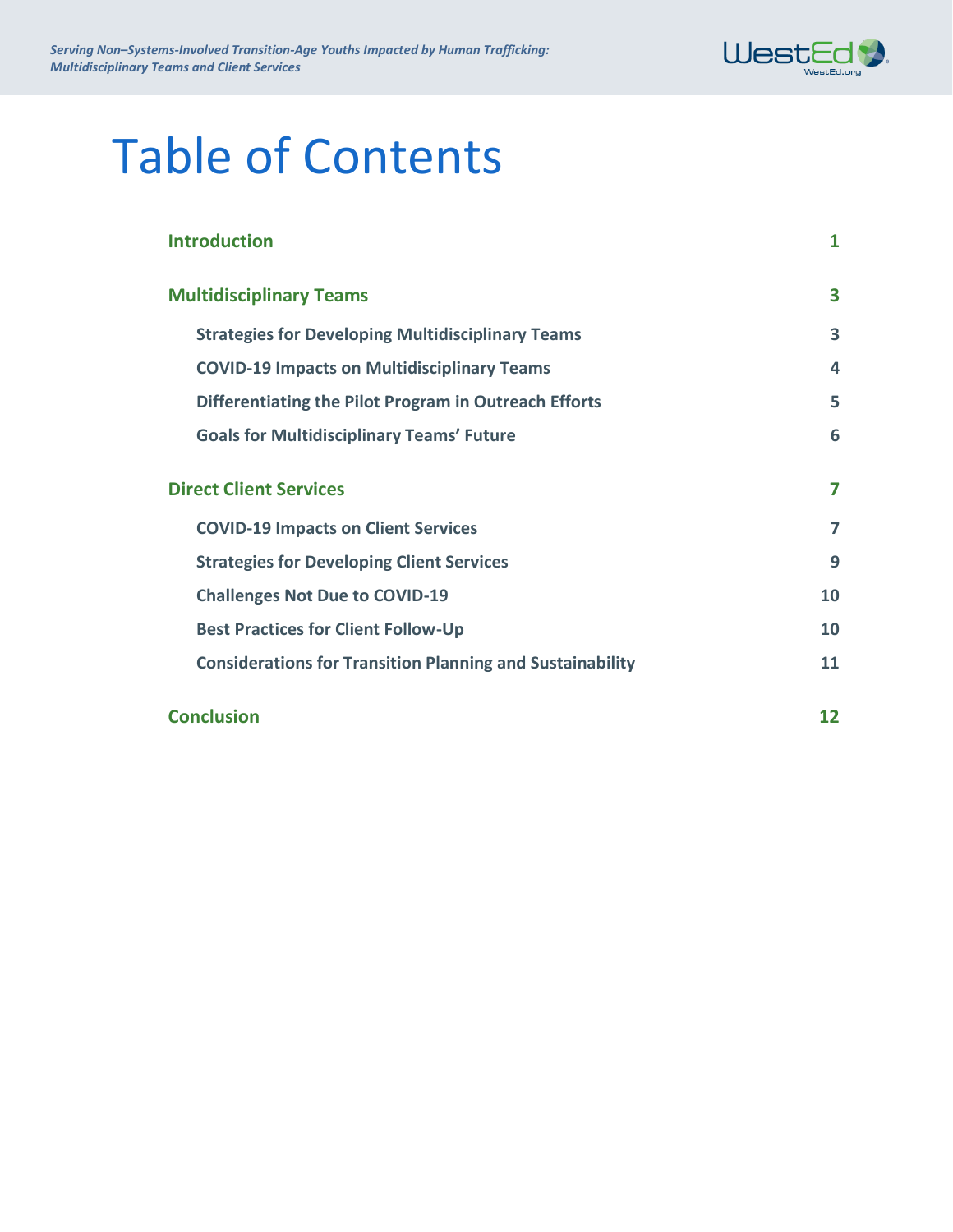

## <span id="page-3-0"></span>Introduction

From January 2019 through May 2021, a federal grant<sup>1</sup> funded pilot projects in two sites in California to improve outcomes for non– systems-involved transition-age (NSITA) youths impacted by human trafficking. 2 The Improving Outcomes project defines NSITA youths as being aged 14 to 24 and not currently involved in the juvenile justice or child welfare systems or being in transition from foster care or another form of court jurisdiction. The pilot projects focused on this specific underserved population because these young people are not connected to any formal systems of support and services, and because most services are typically only available to individuals up to age 18 or 21 at most. The two project sites were charged with addressing gaps in the identification, engagement, and provision of services to those in this population who are victims of or at risk of human trafficking.

The Improving Outcomes project also funded a cross-pilot evaluation, with WestEd as the external evaluator. In this role, WestEd hosted two virtual joint learning sessions attended by the project partners: the two pilot sites (San Diego Youth Services [SDYS] and WestCoast Children's Clinic [WCC] in Alameda County); and WCC's subgrantee, Motivating, Inspiring, Supporting & Serving Sexually Exploited Youth (MISSSEY).<sup>3</sup> The purpose of these joint learning

<sup>&</sup>lt;sup>1</sup> The California Governor's Office of Emergency Services partnered with the California Department of Social Services and the Alameda County District Attorney's Office to secure the grant funding from the U.S. Department of Justice's Office for Victims of Crimes.

<sup>&</sup>lt;sup>2</sup> Although "TAY" — the acronym for transition-age youths — is commonly used and may be familiar to readers, this report separates the "Y" from that abbreviation and refers to people in this category as "youths" in order to maintain a focus on their humanity (but does use the abbreviation "TAY" if it is included in the name of a program). The phrase "impacted by human trafficking" refers to being victims of, or at risk of being victims of, human trafficking.

<sup>&</sup>lt;sup>3</sup> SDYS is a nonprofit charitable organization in San Diego (CA) and was selected for this grant to focus on providing services and supports related to housing and education. WCC is a private, nonprofit children's community psychological clinic in Alameda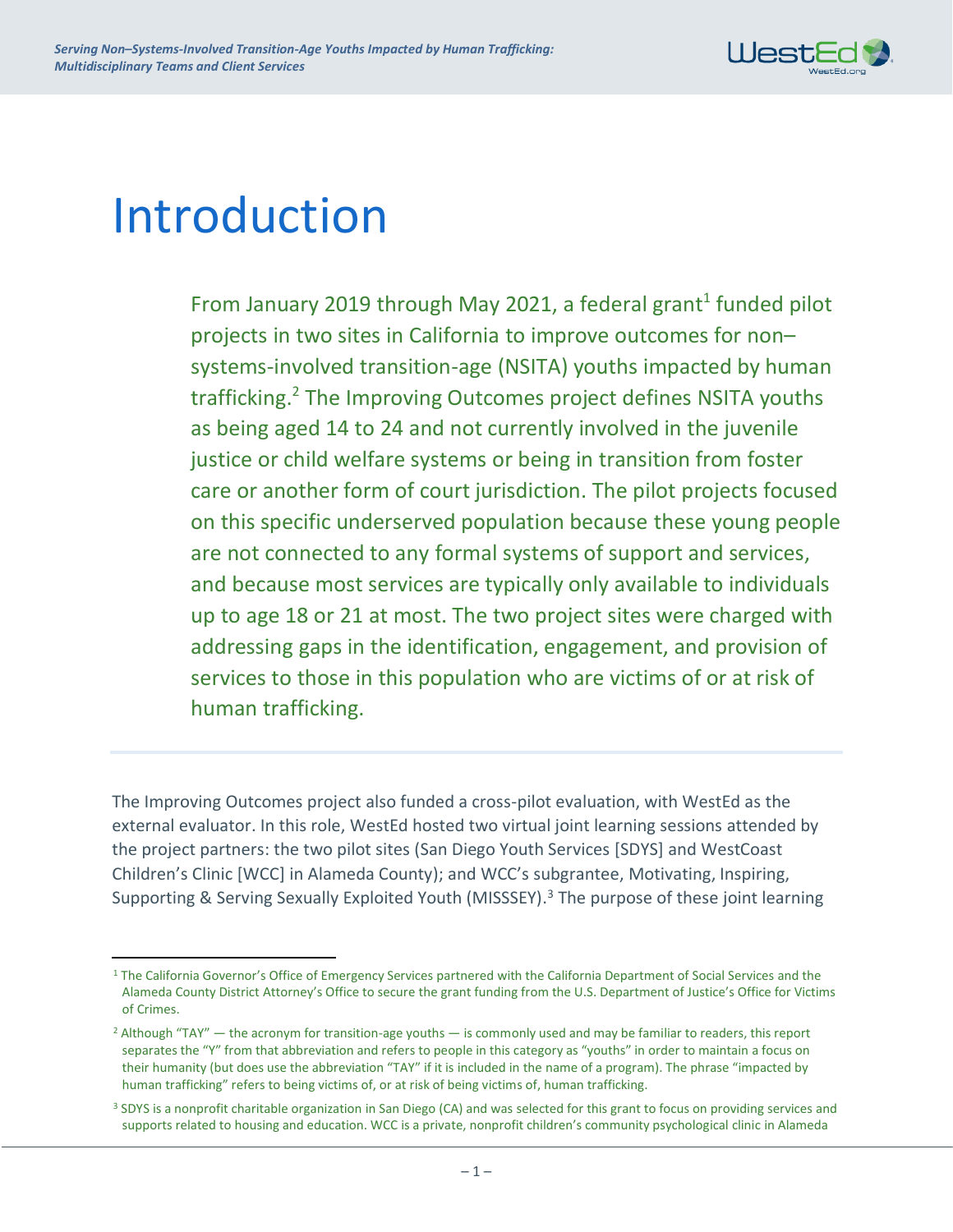

sessions was to provide opportunities for the sites to share the progress of their pilot programs serving NSITA youths, including successes, challenges, lessons learned, and areas for support. The theme of the first joint learning session was the pilot sites' development and implementation of multidisciplinary teams (MDTs) that focused on identifying NSITA youths for services. The theme of the second session was developing and implementing direct client services for this target population.

This brief provides a summary of the discussions from both sessions, with the goal of sharing a blueprint and lessons learned with agencies, organizations, and partnerships that seek to serve youths who are victims of or at risk of human trafficking, especially the underserved NSITA youth population.

County (CA). WCC used part of its funding to provide a subgrant to MISSSEY, also a nonprofit in Alameda County, to focus on career development.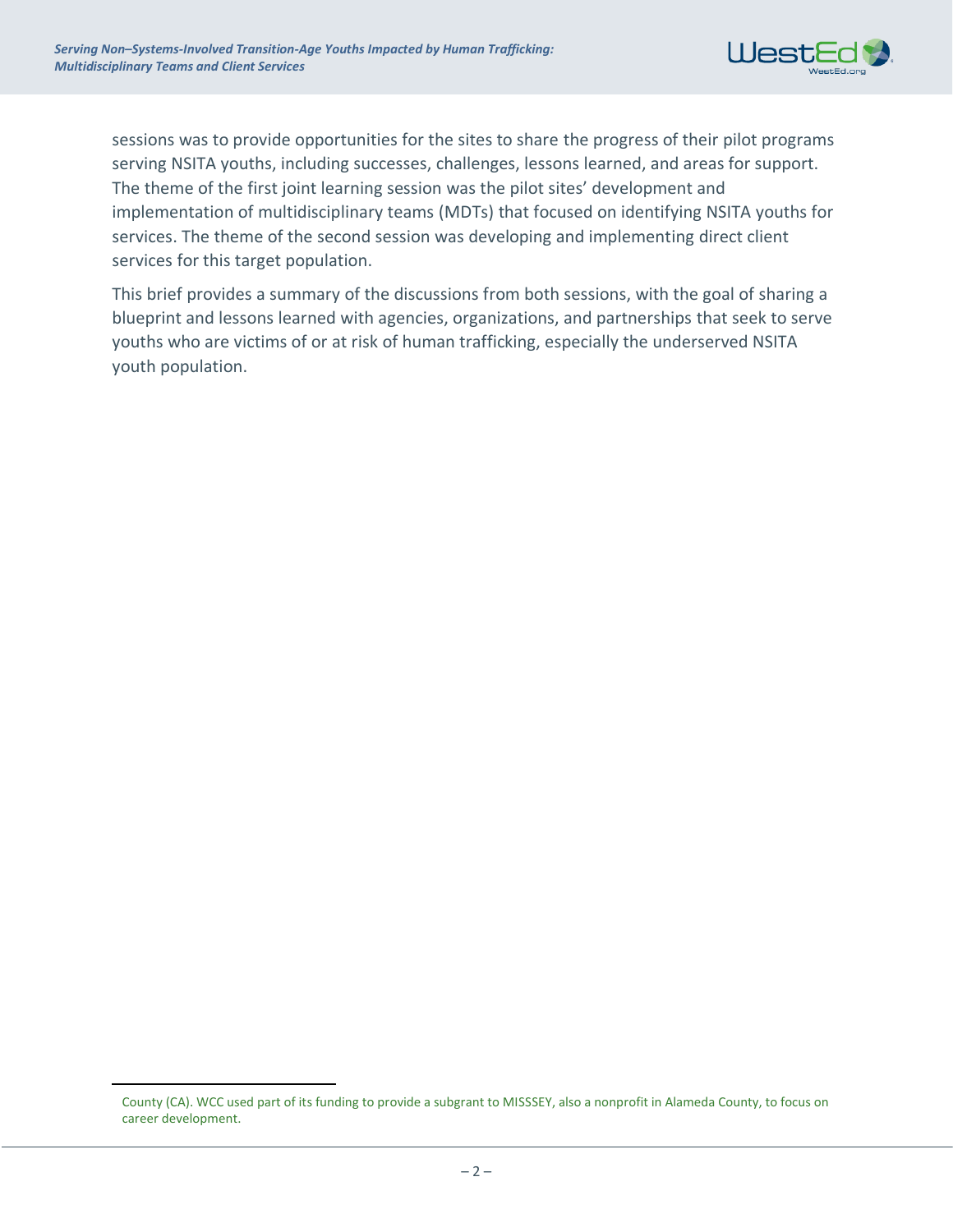

# <span id="page-5-0"></span>Multidisciplinary Teams

The first joint learning session took place on August 11, 2020, and focused on the pilot sites' development and implementation of MDTs as a means of identifying NSITA youths for services. SDYS and WCC discussed strategies for developing MDTs, COVID-19 impacts on MDTs, differentiating the pilot program in outreach efforts, and goals for MDTs' future.

## <span id="page-5-1"></span>**Strategies for Developing Multidisciplinary Teams**

WCC's process for building its MDT had multiple phases, which included forming a Steering Committee to guide the MDT development process and a Service Coordination Team to provide NSITA youths with tailored referrals to services and to facilitate linkages between clients and service providers and resources across Alameda County. SDYS collaborated with previously existing MDTs to increase awareness of and referrals to its pilot program in order to serve a larger number of NSITA youths in San Diego County. Further, WCC and/or SDYS used the following strategies to develop and implement their MDTs:

- **Landscape analysis.** WCC conducted a landscape analysis, at the beginning of the grant, to identify partners who could serve as referral sources because they come into contact with NSITA youths, and trained those partners on the Commercial Sexual Exploitation – Identification Tool (CSE-IT)<sup>4</sup> so they are equipped to spot indicators of commercial sexual exploitation. WCC identified education, health care, and adult service providers through the landscape analysis. WCC also reached out to organizations that it already had relationships with and brought representatives of some of those organizations onto the Steering Committee.
- **Modified referral form.** With feedback from the Steering Committee, WCC staff modified their intake/referral form template (which is also used by other WCC programs) to better capture information specifically needed by WCC's Service Coordination Team. The form was modified to include an additional section that identified transition-age youths' requested areas of service (e.g., employment, educational support, housing, legal benefits/immigration assistances, legal status, medical, mental health, and other services). The Service Coordination Team used

<sup>4</sup> The CSE-IT is a validated, evidence-based, universal screening tool used for all youths in Alameda County entering the child welfare system or changing foster care placements. It is used to screen for indicators of exploitation. WCC developed the CSE-IT in 2014 to address the need for research-based universal early identification and preventative screening for youths. The tool was developed based on input from more than 100 survivors and service providers, and was validated in 2016 to ensure that it accurately identifies youths with clear indicators of exploitation. The tool was fully developed before the Improving Outcomes grant. However, as part of the pilot program, WCC planned to train 200 staff from at least six partner health care or education service providers.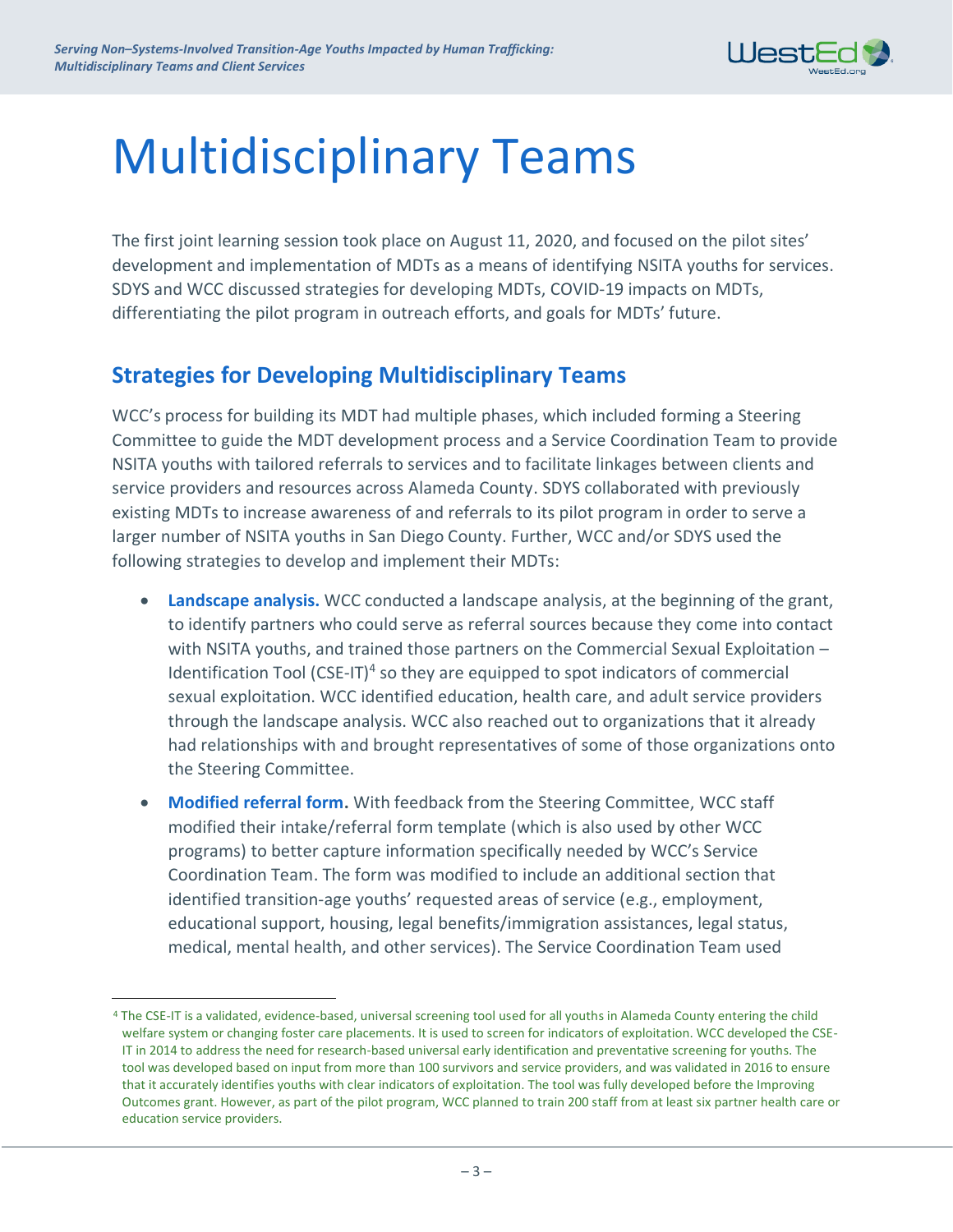

information from the modified form to refer NSITA youths to appropriate service providers and resources in Alameda County.

- **Memoranda of understanding with partners for referrals.** WCC discussed the purpose and principles of the MDT and gathered MDT partners' input on memoranda of understanding (MOUs) with partners for referrals. A common, streamlined MOU reduced burden on individual partners to develop their own MOUs. The common MOU enabled partners to discuss referrals and more efficiently connect young people with services.
- **Collaboration with existing multidisciplinary teams.** SDYS collaborated with other MDTs in San Diego County, such as the REACH Coalition, San Diego Youth Homeless Consortium, and San Diego County's Behavioral Health Services Councils, to create referral streams for the pilot program's focus on NSITA youths. These MDTs included health care providers and other service providers.

### <span id="page-6-0"></span>**COVID-19 Impacts on Multidisciplinary Teams**

In March 2020, midway through the grant implementation period, the COVID-19 pandemic began to hit the United States. Stay-at-home orders necessitated that both pilot sites adjust their MDT and client services plans:

- **Delays to the convening of WCC's Service Coordination Team and a temporary shift in structure due to COVID-19.** Prior to the pandemic, WCC had envisioned a team-based model for its Service Coordination Team, with the MDT partners sharing responsibility for the service coordination process. However, the pandemic forced WCC to act as the central hub for referrals. All referrals of NSITA youths were directed to WCC, which then conducted outreach and engagement. WCC then worked with MDT members individually to connect the clients to services. One unanticipated benefit of the hubbased model was that WCC became informed about specific client needs and was able to include examples in presentations to demonstrate the needs that its pilot program was meeting. At the time of the first joint learning session, WCC was in the process of transitioning to a slightly modified team approach, whereby WCC maintained its central facilitation role and the Service Coordination Team conducted case discussions that involved all of the MDT partners.
- **Changes to sources of client referrals.** WCC had anticipated that community partners would be the main entities referring NSITA youths to needed services. However, COVID-19–related closures of familiar service providers prompted WCC to consider other providers to maximize service referrals for potential NSITA clients. Due to COVID-19, health care providers proved to be a major referral source. To engage new partners, WCC used email to reach and follow up with organizations. WCC also leveraged its preexisting relationships with organizations to include health care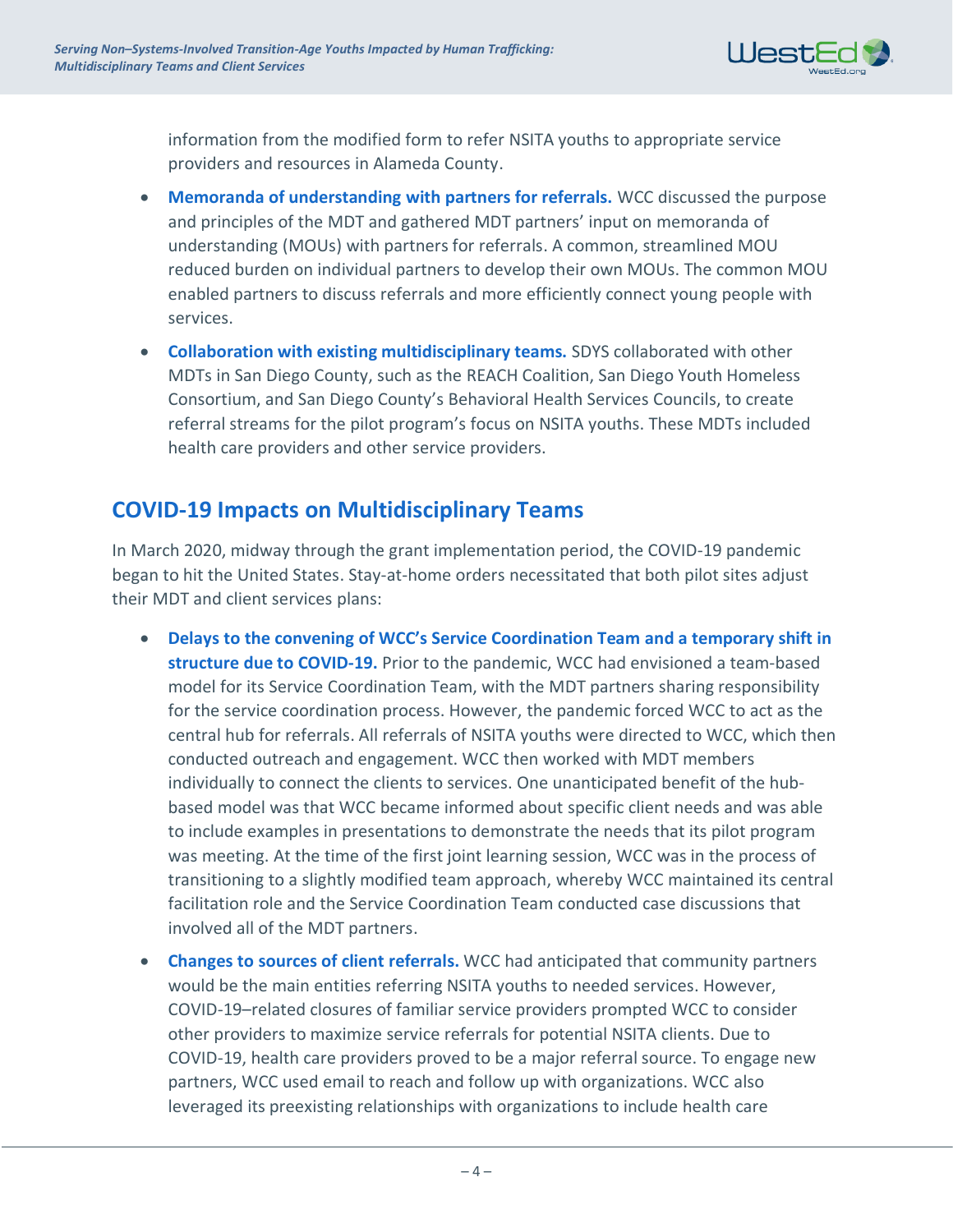

providers in its Steering Committee. Schools were also originally one of WCC's target providers for generating referral streams for the pilot program. WCC adapted to COVID-19 school closures by partnering with the Alameda County Office of Education to connect with continuation schools, which are alternative high school diploma programs for students age 16 or older who are at risk of not graduating. During the period of school closures, these schools provided more successful access to NSITA youths than traditional high schools did.

• **Changes to multidisciplinary team functioning.** Due to COVID-19, SDYS experienced challenges in coordinating with other MDTs to the degree that SDYS had intended for its focus on NSITA youths. For example, the pandemic prompted a shift in the focus of MDT meetings, from providing case consultation to addressing administrative needs. Similarly, WCC had to significantly adjust its outreach methods. WCC went from giving in-person presentations about the pilot program at meetings, in the early days of the grant, to resorting to individual outreach via email and phone calls after COVID-19 shut down in-person meetings.

The pilot sites also provided insights into the qualities and structures that allowed them to adapt to COVID-19–related challenges:

- Both SDYS's and WCC's reputations and relationships with other organizations provided structure and trust that facilitated organization buy-in even when agencies' staffs were not able to connect in-person.
- WCC's electronic health system was successful for conducting direct intakes in a virtual environment and entering client information for the Service Coordination Team's service referrals.
- WCC's agencywide internal weekly team meetings, which brought together its departments, informed its pilot program's adaptations to COVID-19.

### <span id="page-7-0"></span>**Differentiating the Pilot Program in Outreach Efforts**

Although both SDYS and WCC benefited from their agencies' name recognition and long histories of working to address commercial sexual exploitation of children and human trafficking, each agency had to focus on differentiating the new pilot program from its existing and more traditional services. Both agencies stressed the importance of communicating how the pilot programs were different from their other programs and MDTs, so that organizations could better understand the pilot programs' eligibility criteria and make appropriate client referrals. SDYS learned to underscore the pilot program's focus on NSITA youths in its external outreach efforts, and characterized the program as a "diversion program" for transition-age youths before they became systems-involved. WCC explicitly communicated to external partners how its MDT's focus on NSITA youths differed from the focus of its other work groups.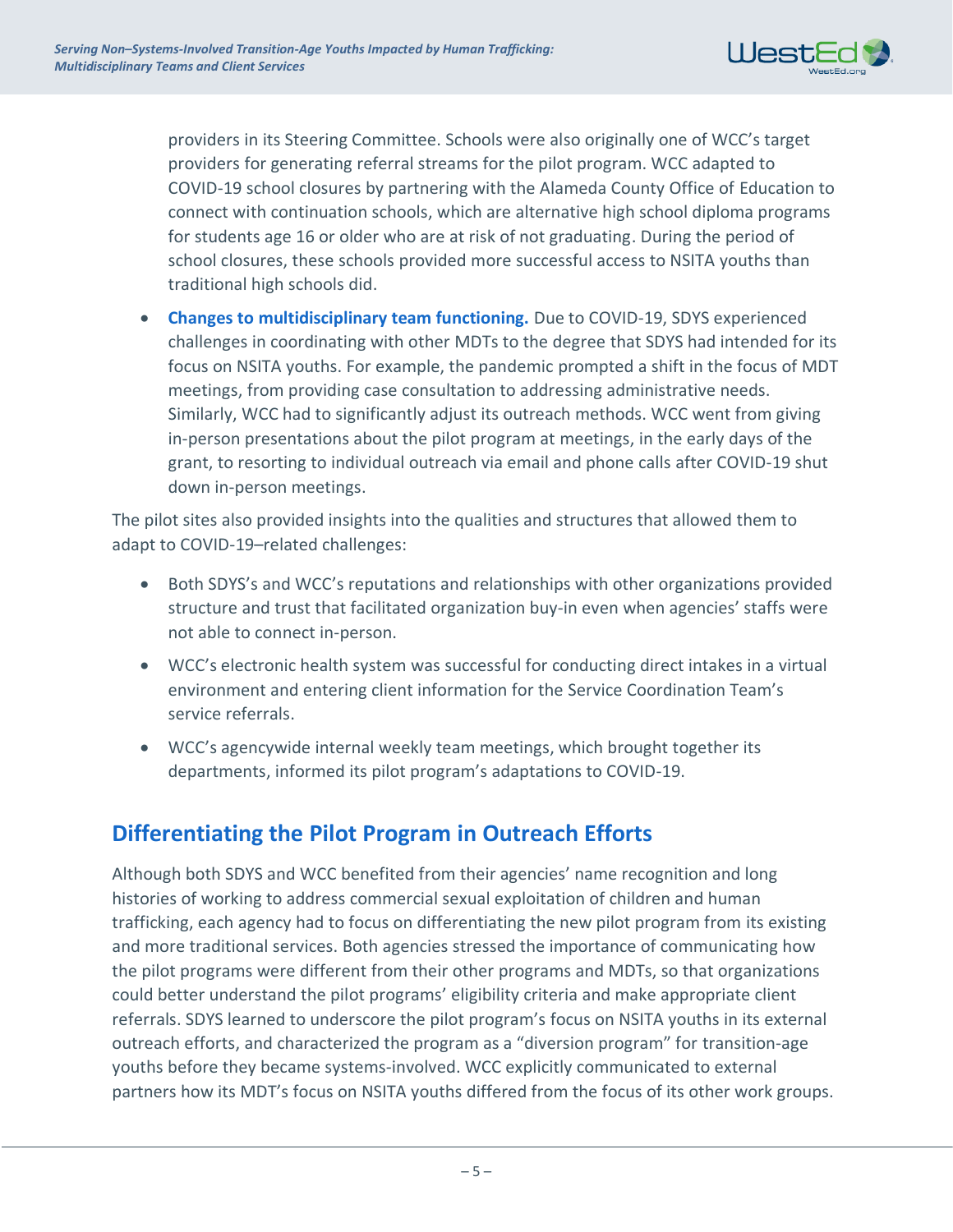

Within WCC, the pilot program's focus on identifying and facilitating short-term service linkages (i.e., WCC making referrals for NSITA youths to external resources in the community and facilitating a "warm hand-off" of these youths to these community providers) was a different service model, compared to WCC's traditional focus on long-term therapy services. Thus, when communicating to other departments within the agency, WCC learned to emphasize the pilot program's unique foci. WCC adjusted the agency's intake processes for pilot program clients, shifting the intake from focusing on engaging in long-term therapy services to focusing on shorter-term contact for warm hand-offs and service linkages. For example, additional pieces of information were incorporated into WCC's intake process for pilot program clients because additional information was needed by the external organizations to which WCC was making referrals. WCC also communicated to its intake department that Medi-Cal information was not needed for making referrals for pilot program clients. WCC retrained its staff to use the adapted infrastructure for this different service model.

## <span id="page-8-0"></span>**Goals for Multidisciplinary Teams' Future**

When discussing visions for the subsequent six months of grant implementation, staff of both pilot sites noted that they hoped to continue solidifying their MDTs and increasing their connections with partners and clients. Staff of SDYS hoped to become more involved with its MDTs and to continue to conduct outreach. For example, a staff member applied for and received a seat on San Diego County's Transitional Age Youth Behavioral Health Services Council to help build stronger connections with other service providers. WCC hoped to consistently hold biweekly MDT meetings, to have discussions and consultations with providers who can link services, and to increase the number of clients served.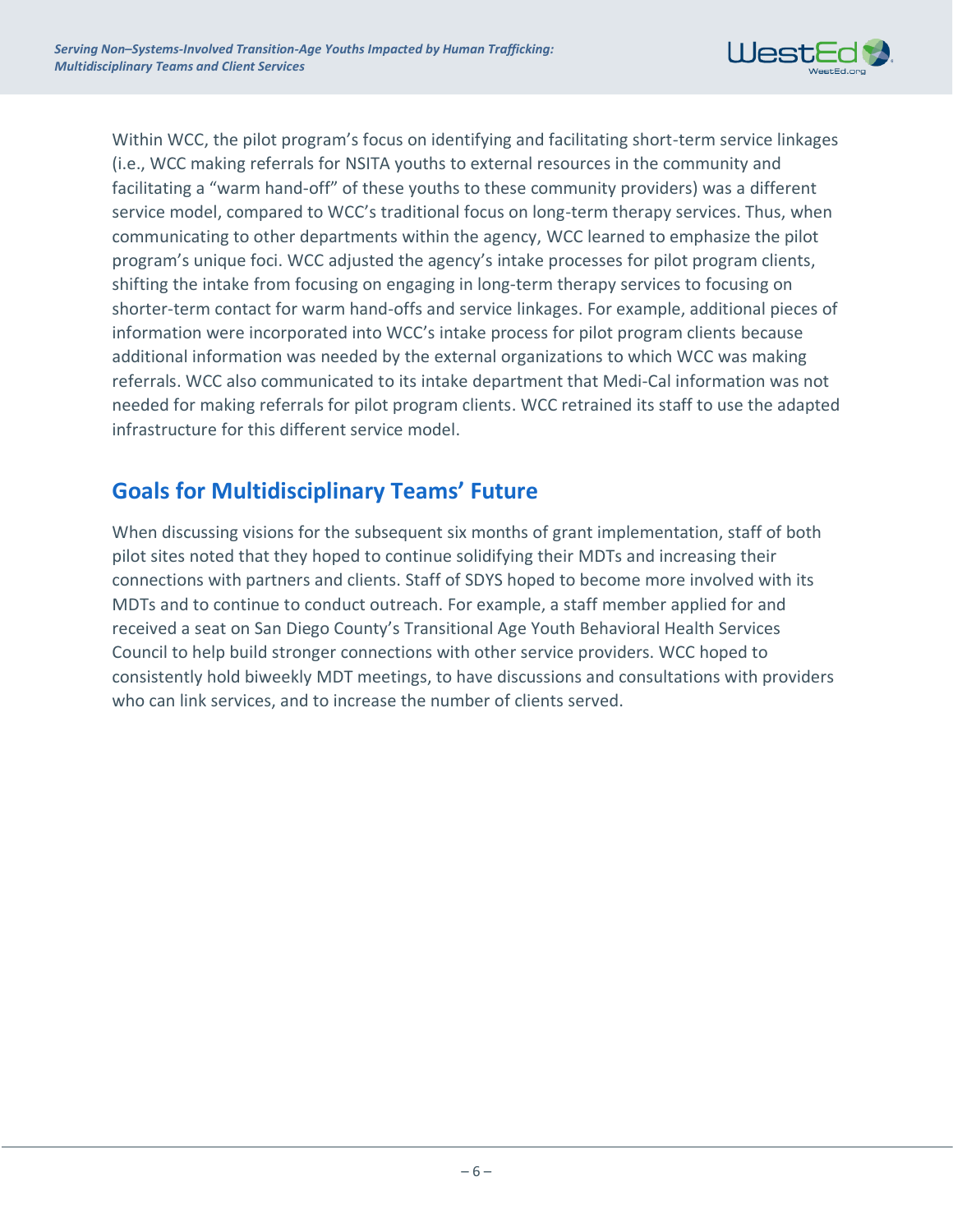

## <span id="page-9-0"></span>Direct Client Services

The second joint learning session took place on March 16, 2021, and focused on direct client services. The themes discussed by WCC, MISSSEY, and SDYS included COVID-19 impacts on client services, strategies for developing client services, challenges not due to COVID-19, best practices for client follow-up, and considerations for transition planning and sustainability.

## <span id="page-9-1"></span>**COVID-19 Impacts on Client Services**

The pilot sites served clients in various ways, based on the agencies' expertise. WCC provided short-term service linkages and referrals through its MDT; WCC's subgrantee, MISSSEY, provided career-readiness supports through workshops for cohorts of transition-age youths; and SDYS provided long-term case management services with a focus on housing needs. In the second joint learning session, the pilot sites shared their experiences providing their client service models and how COVID-19 impacted their efforts.

#### **WestCoast Children's Clinic**

WCC's goals were to form its MDT to serve NSITA youths (for whom there previously had not been clear referral pathways), provide a point of engagement and outreach, provide consultations and direct linkages to services, and increase the capacity of providers in Alameda County to serve these youths. To achieve these goals during COVID-19, WCC adjusted its intake department structure and protocols and its outreach and communication strategies with clients, created resources regarding closures from COVID-19, and established logistics to ensure remote access to services. WCC also allocated MDT meeting time for members to share out, for example, effects of COVID-19 on clients. COVID-19 significantly impacted WCC's ability to conduct direct outreach to transition-age youths (via school-based services, drop-in centers, and youth shelters), and WCC staff believed they would have served more youths in this age group if they had been able to interface with them directly. Although it faced these challenges, WCC experienced success in engaging transition-age youths and linking clients to services, though some clients were not at a stage of readiness for services. COVID-19 highlighted the needs of older transition-age youths who already had barriers to accessing services, especially NSITA youths who had to obtain a job.

#### **Motivating, Inspiring, Supporting & Serving Sexually Exploited Youth**

MISSSEY's development of its new Career Readiness Program began with obtaining feedback from youths and survivors already engaged in workshops and services through MISSSEY's dropin center and from youths enrolled in its paid internship program. Implementation of the Career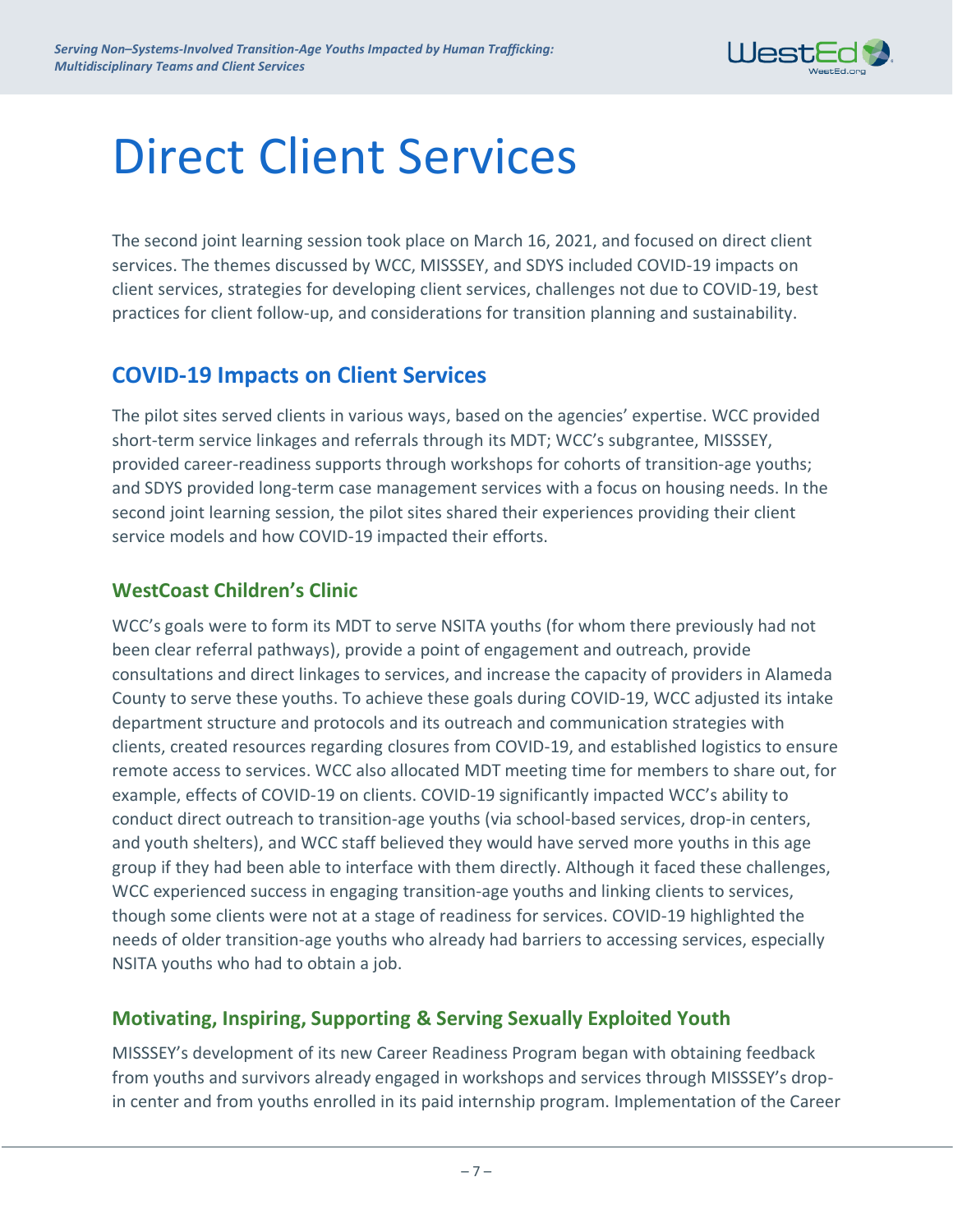

Readiness Program began during the COVID-19 pandemic. Two program groups (one for youths of high school age and another for older transition-age youths, to better accommodate their work schedules) participated virtually in a career readiness curriculum that included workshops focused on technical skills (e.g., resume writing and mock interviews) as well as soft skills and social–emotional learning (e.g., time management, communication, problem solving). The Career Readiness Program also featured guest speakers of similar backgrounds as the transition-age youths and a panel discussion with women of color in the San Francisco Bay Area community. COVID-19 presented some challenges for the transition-age youth program group, including barriers to accessing the virtual program. Many of the older transition-age youths were not enrolled in school and thus did not have regular access to laptops or computers, reliable internet connections, and/or phone service. Additionally, these particular youths often faced day-to-day life crises. COVID-19 also impacted program enrollment; MISSSEY had expected to receive referrals from organizations that were closed due to COVID-19, and many transition-age youths were focused on emergency needs and were not available to attend the Career Readiness Program.

#### **San Diego Youth Services**

SDYS first identified gaps in its own services, and in the community's services, for NSITA youths. Then, SDYS designed its pilot program's services to fill those gaps, including strategies to build the self-sufficiency and independence of transition-age youths. The pilot program included two staff — a Connections Coach and a Permanency Navigator — who worked with transition-age youths to provide housing navigation and to develop goals, employment readiness skills, social– emotional skills, and a level of independence. These staff also functioned as safe people to whom transition-age youths could turn when in need. SDYS's pilot program was housed within its TAY Academy, a drop-in center. Through the drop-in center, staff were able to build stronger connections with the transition-age youths because these young people were already familiar with the drop-in center location and staff. Staff were also able to reach transition-age youths in a setting that they already frequented, reducing difficulties in locating youths who needed assistance. However, when the drop-in center closed due to COVID-19, SDYS pivoted to conducting outreach for referrals. SDYS employed its traditional methods of engagement and outreach, but shifted its target to providers who serve NSITA youths. In the past, SDYS relied on referrals from Probation and Child Welfare Services; for the pilot program, SDYS conducted outreach to schools, homeless shelters, and other partners who serve NSITA youths. Pandemicrelated closures of schools and SDYS's drop-in center led to fewer referrals than anticipated, as school personnel and SDYS program staff experienced difficulties connecting with youths in virtual environments. Some client services were provided in person; however, the majority of case management was conducted remotely. Transition-age youths were able to access the drop-in center at limited times in order to address basic needs: to receive food, take showers, do laundry, and set up case management appointments. SDYS found that COVID-19 exacerbated clients' needs related to housing, employment, and other basic needs. SDYS's pilot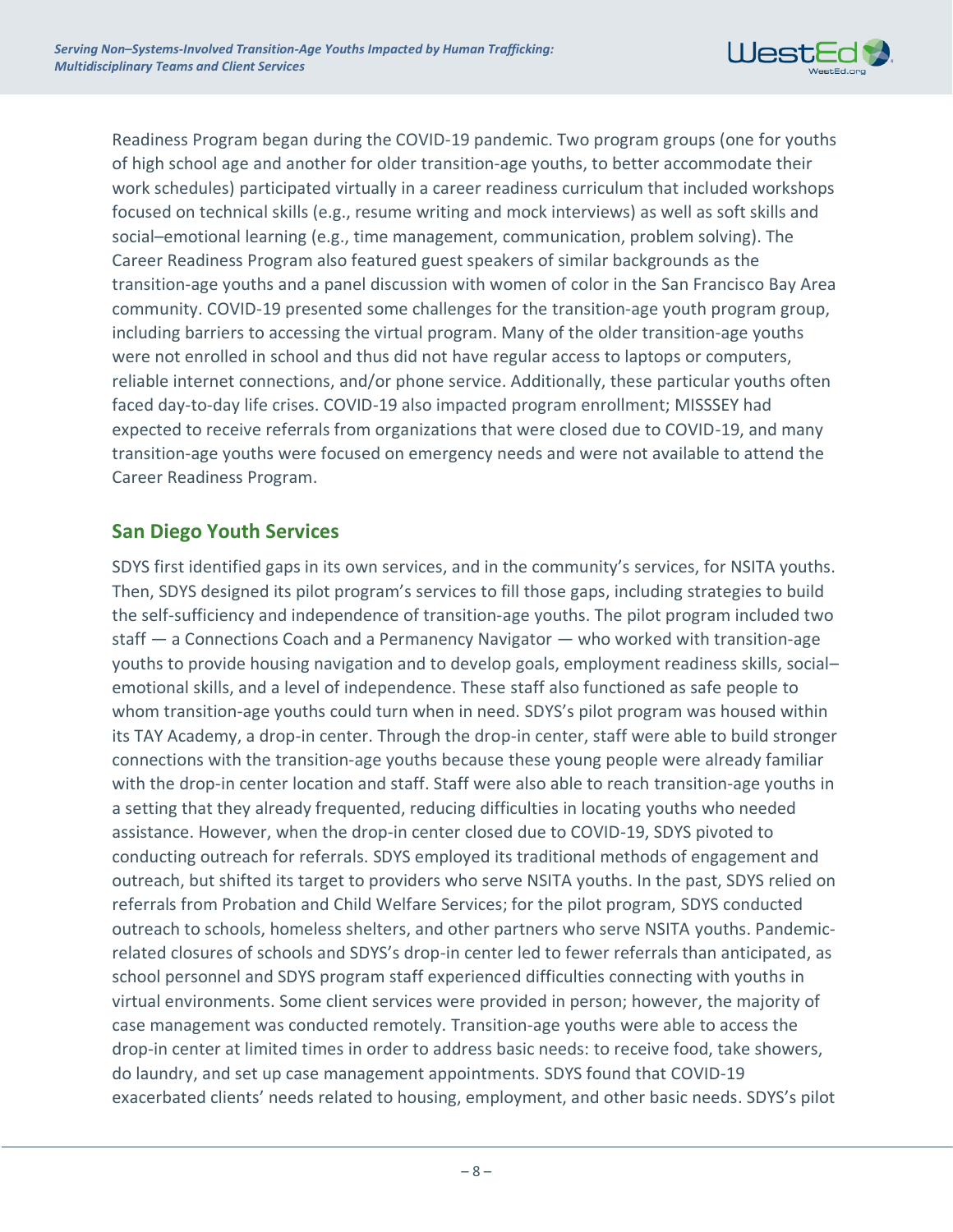

program staff focused on connecting transition-age youths with more ongoing, extensive services in those areas, which took precedence over clinical and social support services.

## <span id="page-11-0"></span>**Strategies for Developing Client Services**

In the second joint learning session, the pilot sites shared strategies that they used to develop their client services for the NSITA population, and shared challenges that they faced in providing those services.

#### **WestCoast Children's Clinic**

- **Client-centered approach.** WCC practiced an informal client-centered intake process to build rapport and engagement with clients. This approach extended to the agency's warm hand-off process, which included consulting with the MDT. WCC prioritized client autonomy and provided space and opportunities for transition-age youths to determine their own lives, goals, and needs.
- **Leveraging community relationships.** In response to gaps in their own capacity and to provide wrap-around care for clients, WCC built new relationships with communities and leveraged collaboration with other groups.
- **WCC's mental health services.** WCC was able to seamlessly connect clients to its Transition-Age Youth Services Program, which serves youths up to age 21, and to another WCC program that serves youths up to age 25. These programs offer individual health services and case management for eligible youths.
- **Challenges.** WCC staff noted that their biggest challenge was the lack of resources for clients. Due to inability to meet with clients in person, WCC also experienced challenges obtaining written release forms from clients, which were required in order for WCC to collaborate with certain agencies. Additionally, when building relationships with clients and setting expectations, WCC staff shifted their service approach to conducting shortterm outreach rather than providing traditional long-term case management.

#### **Motivating, Inspiring, Supporting & Serving Sexually Exploited Youth**

**Eliciting transition-age youths' feedback to ensure engagement.** MISSSEY carried out its Career Readiness Program with a balance of informal delivery and more formal, "professional" engagement. Based on elicited suggestions from transition-age youths regarding ways to increase engagement in a virtual environment, MISSSEY adjusted the program's curriculum. Modifications included decreasing the density of presentations and making the program more visually stimulating and activity-based.

**Competitive incentives.** MISSSEY emphasized the importance of providing incentives as a way to engage transition-age youths. MISSSEY provided clients with interview clothing and a \$180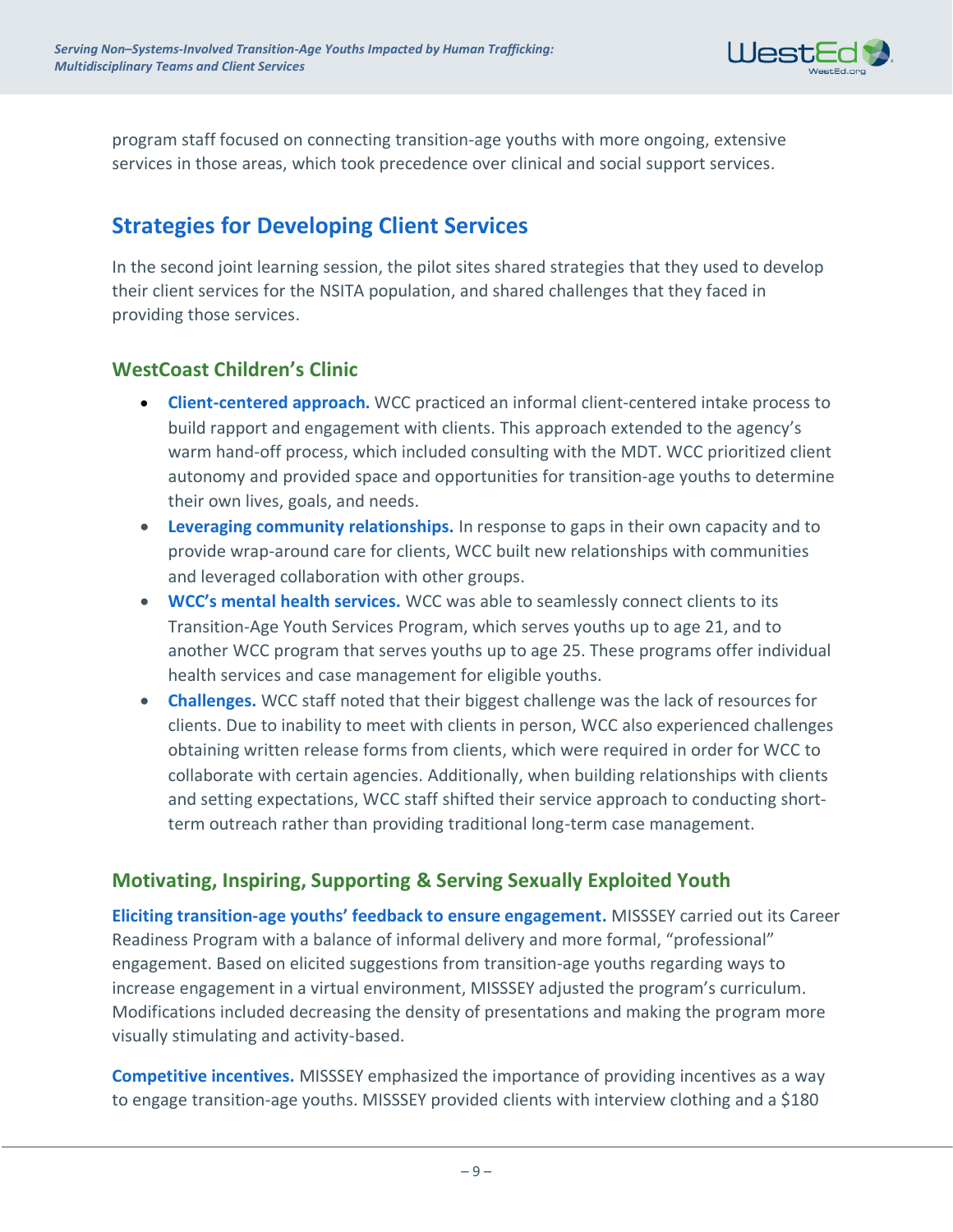

stipend for completing the program, and was working with its leadership team to increase the number of incentives. MISSSEY staff found that competitive incentives were key to program attendance, alleviating transition-age youths' difficult choices between participating in the program and working a job. Incentives also communicate to clients that their time is valued.

**Challenges.** Clients who did not have reliable access to technology experienced issues participating in the virtual program. Additionally, the Career Readiness Program received fewer referrals than expected, which MISSSEY attributed to service providers operating remotely.

#### **San Diego Youth Services**

- **Trauma-informed care.** SDYS infused trauma-informed care into every aspect of its programming. The staff prioritized client autonomy; clients made decisions to achieve their goals, while staff offered available options and maintained what they described as "cultural humility" throughout their care.
- **Blending of services.** SDYS worked to connect clients with additional resources within the agency. If the pilot program could not provide a particular resource for a client, staff worked collaboratively to identify other SDYS programs that could help meet the client's needs.
- **Challenges.** Transition-age youths, especially those experiencing homelessness, often faced circumstances that resulted in transiency and in inconsistencies that created barriers to SDYS maintaining connections with them.

## <span id="page-12-0"></span>**Challenges Not Due to COVID-19**

Both WCC and MISSSEY staff noted that most of the challenges they experienced while serving clients did not stem from the COVID-19 pandemic. WCC highlighted that the pandemic magnified existing gaps in and barriers to services for NSITA youths—specifically housing and employment—rather than these gaps and barriers being a result of the pandemic. MISSSEY staff indicated that many issues that they came across in implementing their program were inherent in the nature of the work. However, they anticipated that their program would be more successful after COVID-19 because implementing the program in person would remove some of the barriers to participation and engagement.

## <span id="page-12-1"></span>**Best Practices for Client Follow-Up**

In the second joint learning session, the pilot sites shared the following practices that they found to be successful in following up with clients and reaching closure in addressing their clients' needs: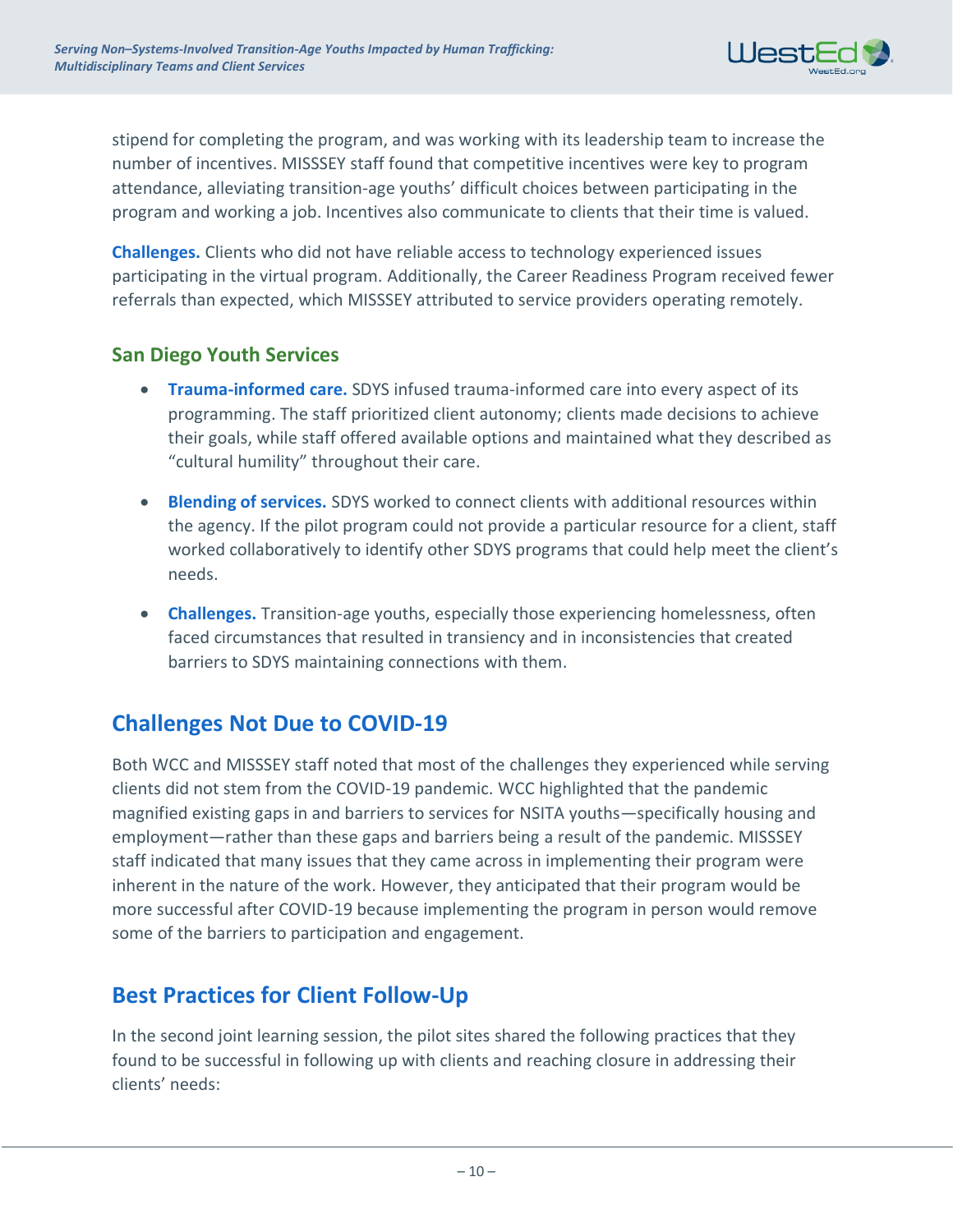

- Staff noted that being intentional and mindful of protecting people's time and clients' information, holding clients' needs in mind, and collaborating with partners were important.
- WCC's MDT was diligent in its efforts to bring client cases to closure. The MDT followed an in-depth, comprehensive process for clients, which included determining eligibility, assessing needs, developing linkages, and looping back to referral sources with updates. Accountability was valued and set the culture of how the team functioned.
- Resource sharing through the MDT was a significant contributor to WCC's successful case closure. WCC staff noted that sharing resources and thinking creatively about sustainable partnerships were important. WCC prioritized partnering with providers who would support its work and ensure access for both current and future clients.
- SDYS and WCC built relationships with clients and supported them through the various stages of care.

### <span id="page-13-0"></span>**Considerations for Transition Planning and Sustainability**

In the second joint learning session, the pilot sites shared their plans for the future as they prepared to close out the work at the end of the grant period.

- **Ensuring adequate time for case closure and continuity of care.** WCC stopped accepting referrals three months prior to the end of the grant, to focus on securing services for active clients. WCC found that fully engaging clients took two weeks and that gathering information and referring clients to appropriate services took a few additional weeks. WCC's MDT continued to use MDT meeting times for consultations, for both MDT members and external providers. Consultations included resource sharing and helping providers navigate working with transition-age youths who may be impacted by sexual exploitation. Subsequent incoming client referrals were directed to another MDT in Alameda County.
- **Transitioning staff and clients to other available services at the agency.** SDYS planned to continue assessing transition-age youths for eligibility and interest in services. SDYS identified other services within the agency and funding that could continue to support active clients from the pilot program. SDYS's pilot program staff would transition into other roles and remain at the agency, allowing them to continue to serve their clients from the pilot program.
- **Integrating more social–emotional learning components and incentives.** MISSSEY planned to modify its Career Readiness Program to integrate more social–emotional skills and implement the updated curriculum with the next cohort. Its staff also looked forward to learning how to build more incentives into the program.